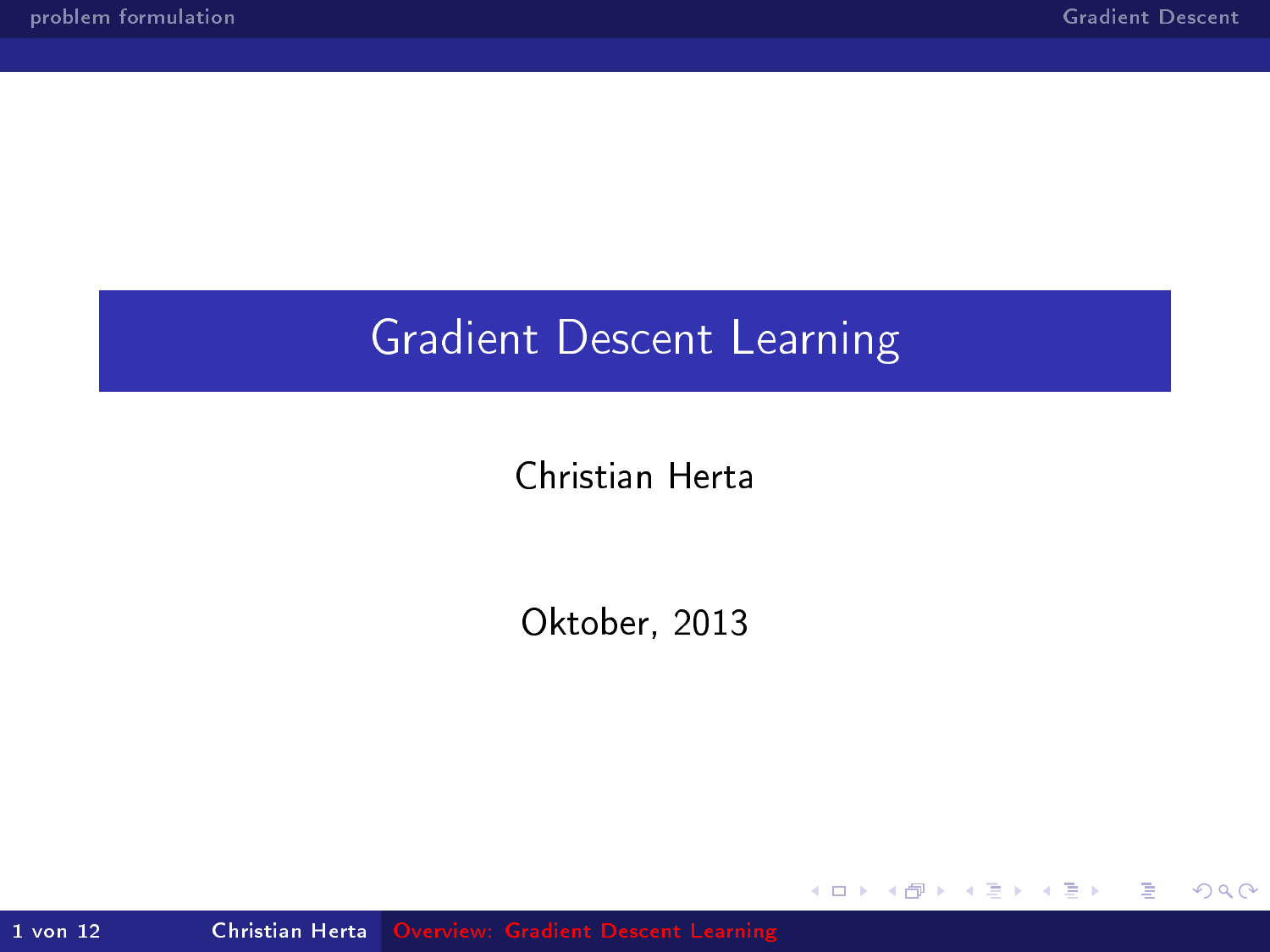È.

<span id="page-1-0"></span> $299$ 

メロト メ都 トメ 君 トメ 君 ト

#### **Outline**

#### 1 [problem formulation](#page-1-0)

2 [Gradient Descent](#page-6-0)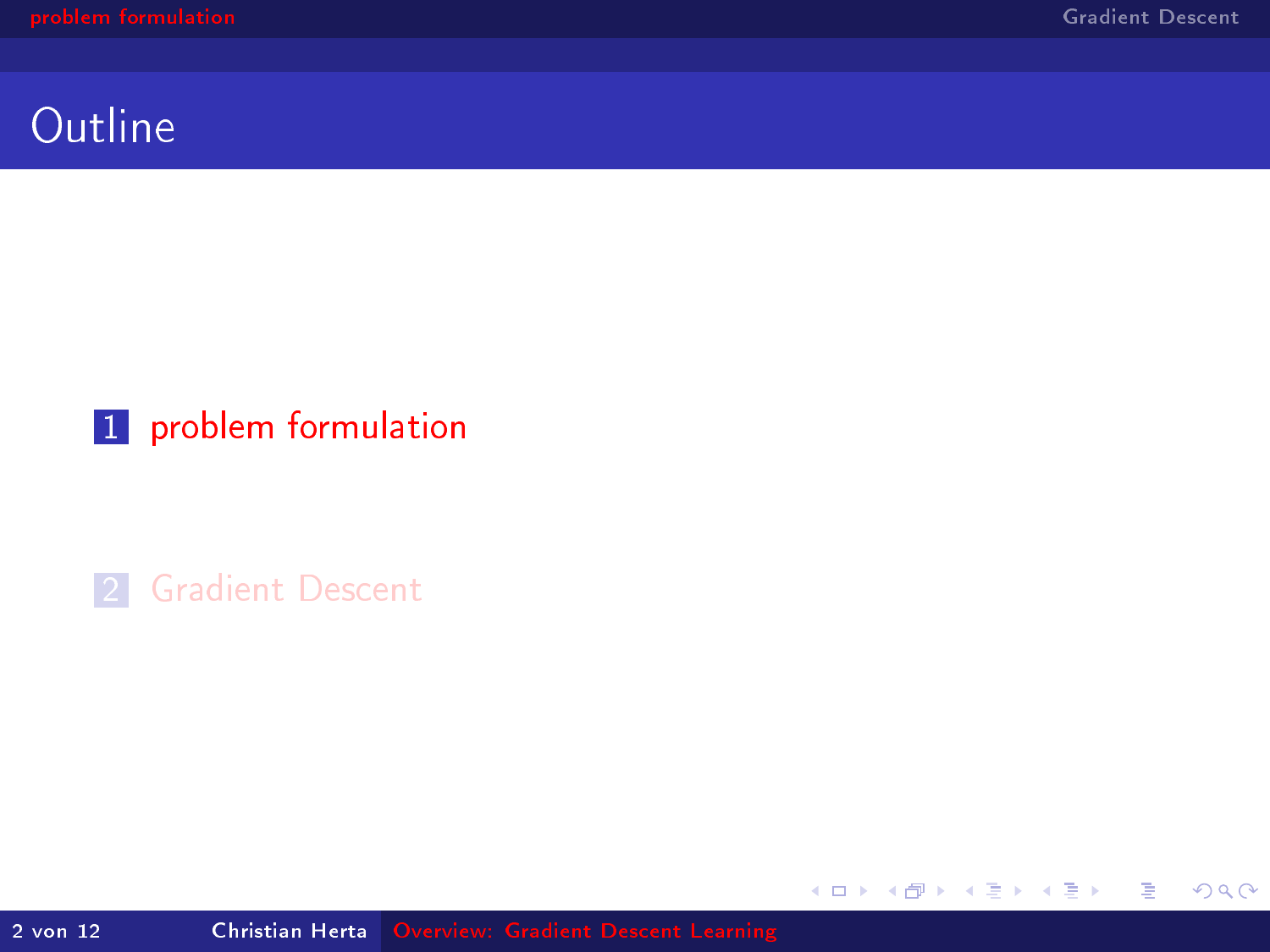$\Omega$ 

## Supervised Learning

training data: 
$$
\mathcal{D} = \{ (\vec{x}^{(1)}, \vec{y}^{(1)}), (\vec{x}^{(2)}, \vec{y}^{(2)}), \dots, (\vec{x}^{(m)}, \vec{y}^{(m)}) \}
$$

**m** training data with *n* features:  $1 \leq j \leq n$ Input-Features  $\vec{x}^{(i)}$  of the *i*-th training example  $\vec{x}^{(i)} = x_1^{(i)}, x_2^{(i)}, \ldots, x_n^{(i)}$ *i*-th target values of the i-th example  $\vec{y}^{(i)}$  $x_i^{(i)}$  $j^{\prime\prime}$ : values of the feature  $j$  of the  $i$ -th training example Goal: prediction of  $\vec{y}$  for a new  $\vec{x}$ .

**K ロ ト K 伊 ト K ヨ ト**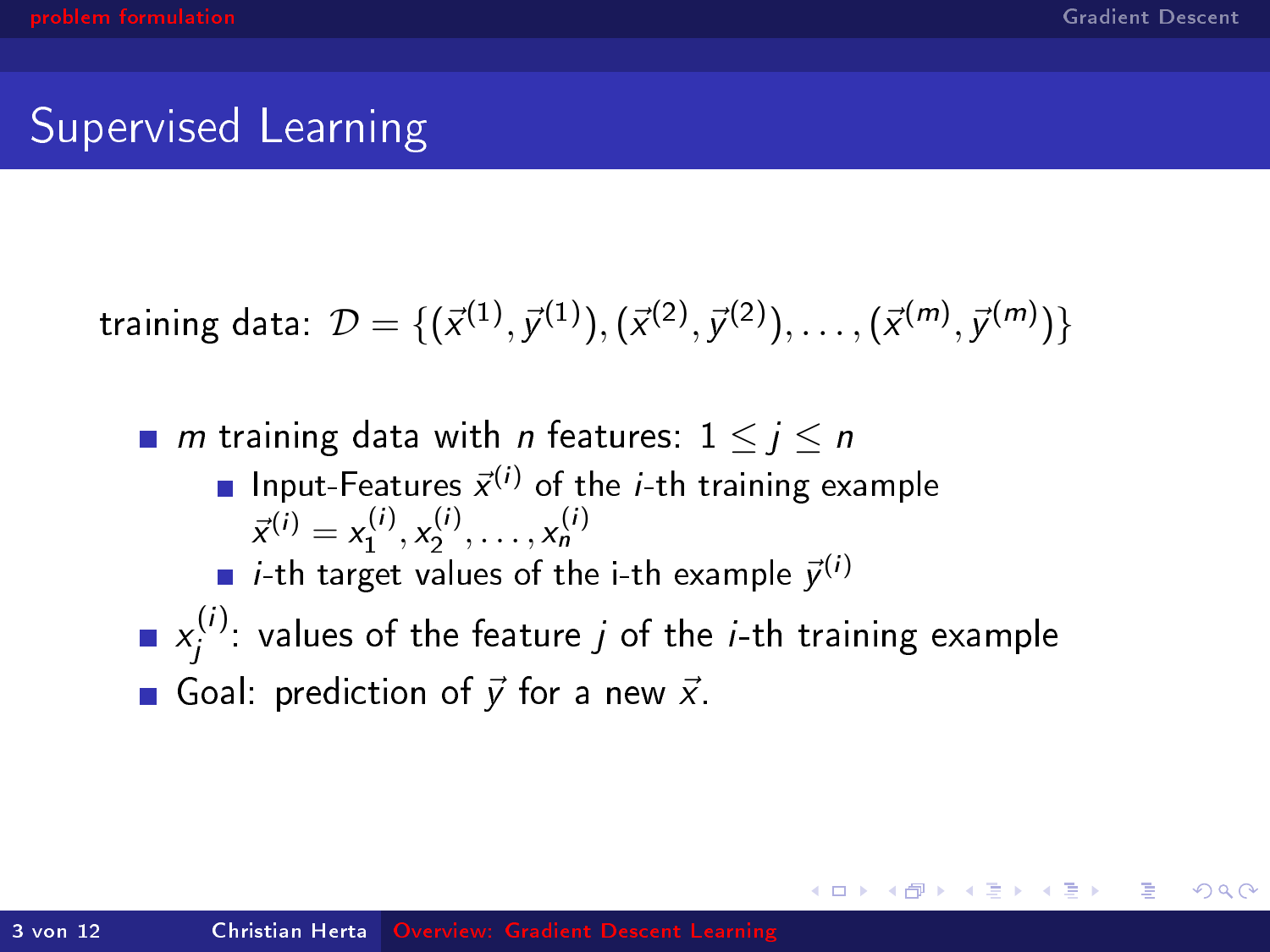$QQ$ 

∍

# Hypothesis (prediction function)

Parametric Model:

$$
\vec{h}_{\vec{\Theta}}(\vec{x}) = \vec{h}(\Theta, \vec{x})
$$

with

- Parameters Θ
- $\overrightarrow{h}$  is a prediction of the  $\overrightarrow{y}$  for given  $\overrightarrow{x}$

The parameters have to be adapt by training to make "good" predictions.

**←ロ ▶ → イ 伊 →**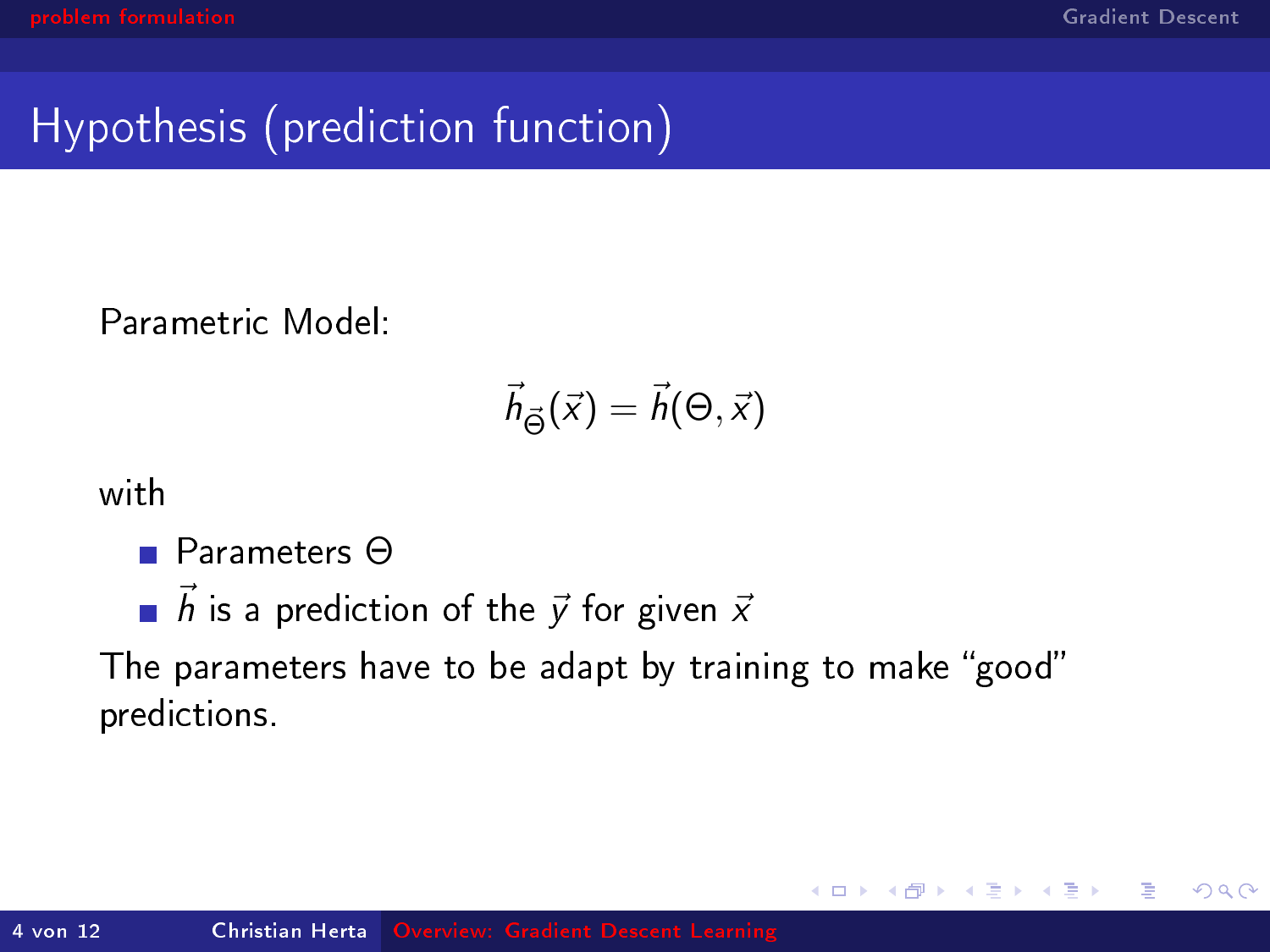$\Omega$ 

#### Loss

Discrepancy between the desired output  $\vec{y}^{(i)}$  and the output of the system  $\vec{h}_\Theta(\vec{\mathcal{y}}^{(i)})$  for fixed  $\Theta$  is measured by a loss function:

$$
loss(\vec{\Theta}) = loss(h_{\Theta}(\vec{x}^{(i)}), \vec{y}^{(i)})
$$

The total cost of all training examples is given by the mean of the losses:

$$
J(\Theta) = \frac{1}{m} \sum_{i=1}^{m} loss(\vec{h}_{\Theta}(\vec{x}^{(i)}), \vec{y}^{(i)})
$$

Usually the loss and the cost (also called error) is considered as a function of the parameters Θ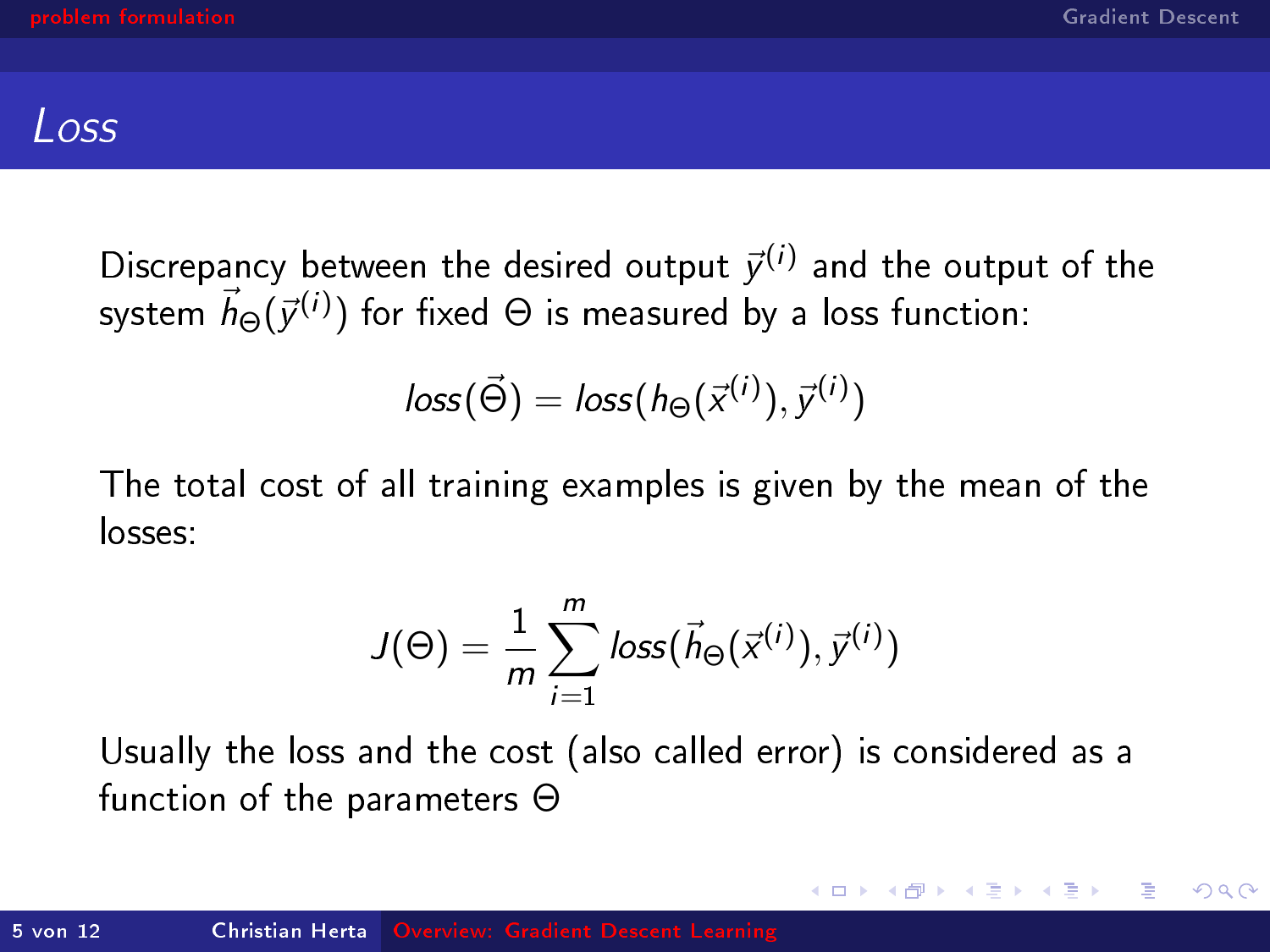Ε

 $2Q$ 

**K ロ ▶ K 伊 ▶** 

#### Example for Losses

#### **n** for regression: squared error loss

**for classification: cross entropy loss**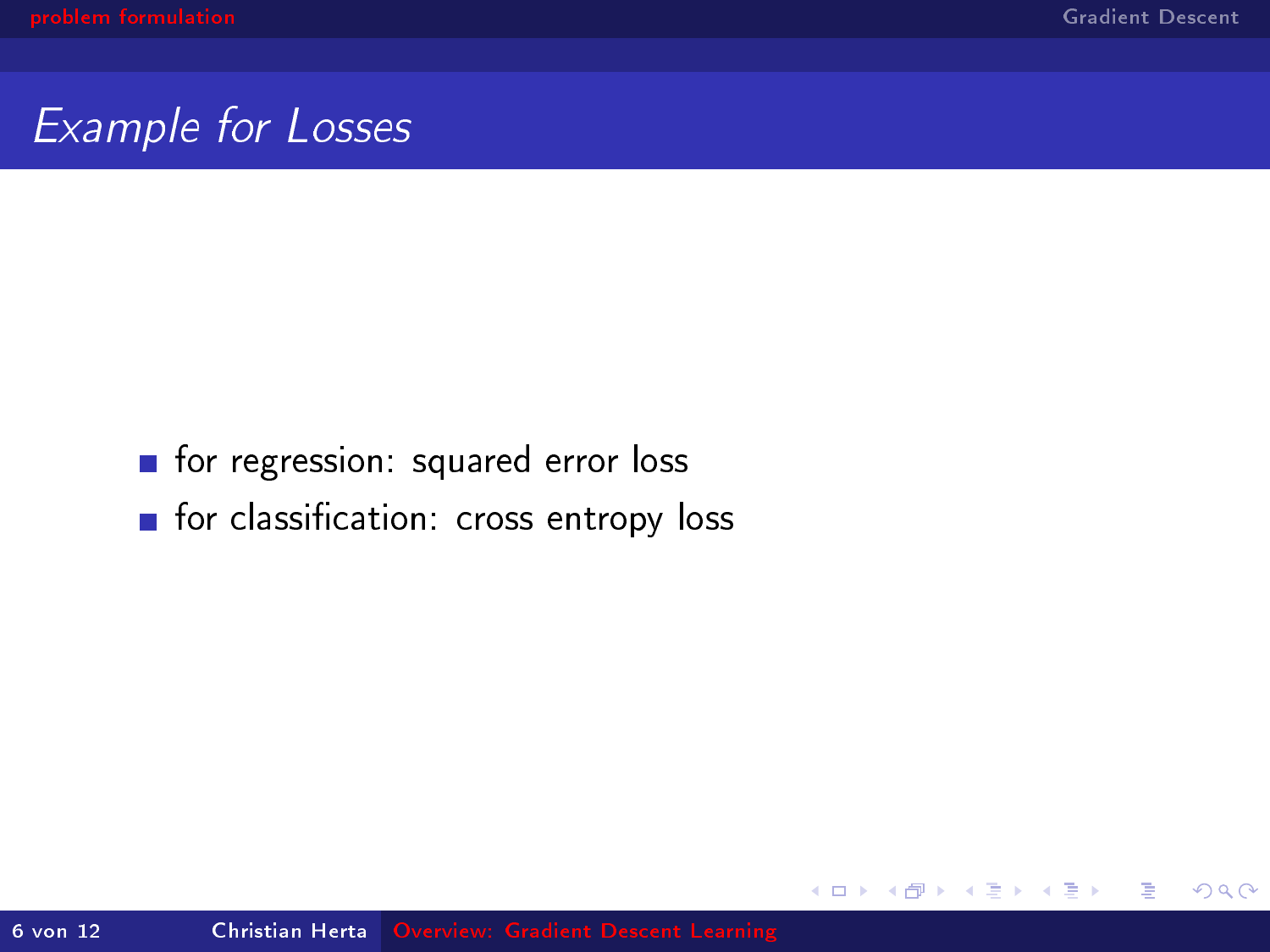È.

<span id="page-6-0"></span> $299$ 

メロト メ都 トメ 君 トメ 君 ト

### **Outline**

#### 1 [problem formulation](#page-1-0)

2 [Gradient Descent](#page-6-0)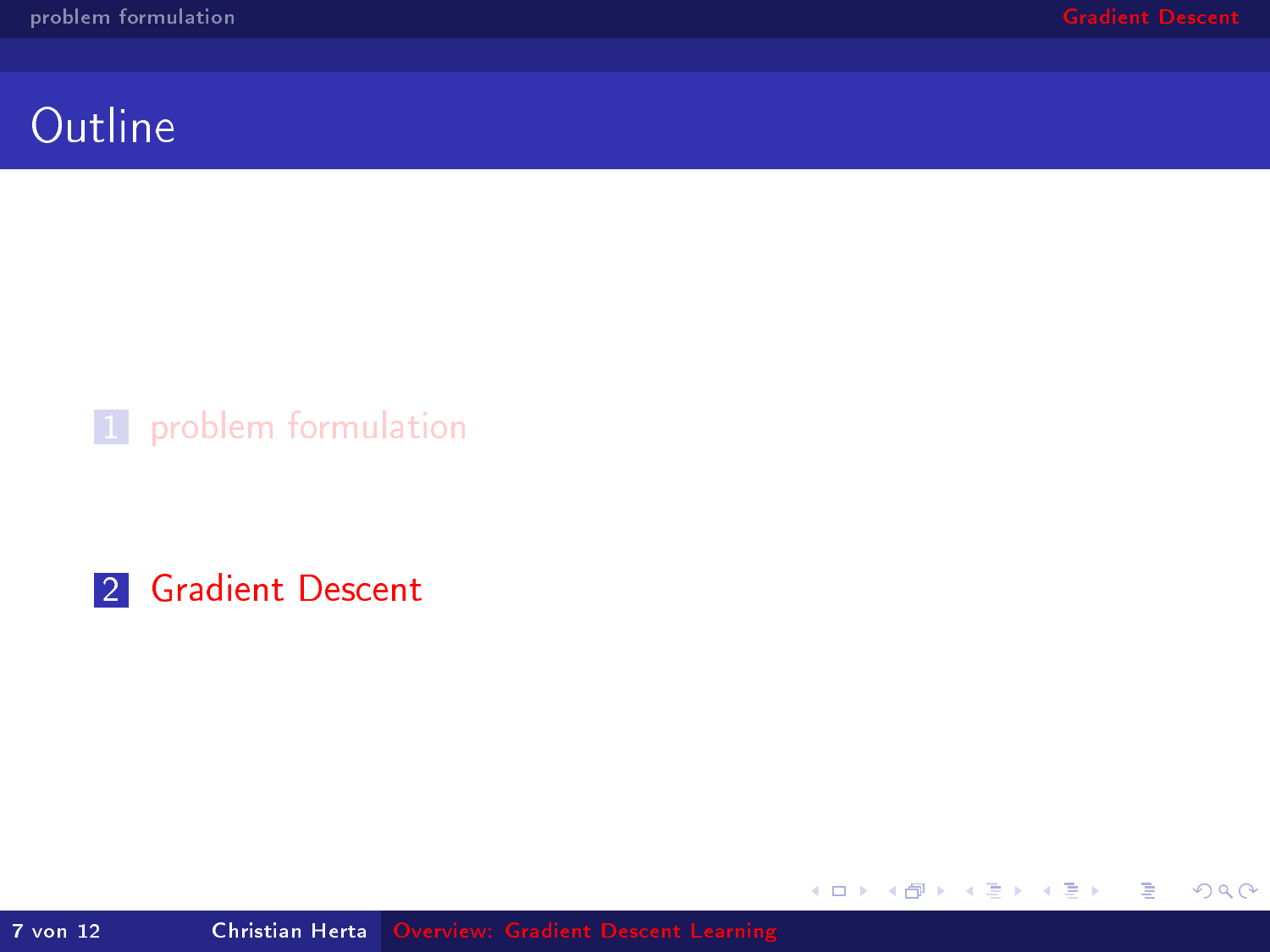目

 $2Q$ 

メロト メ都 トメ 君 トメ 君 ト

#### Problem

- **Hypothesis:**  $h_{\Theta}(\vec{x})$
- k Parameter: Θ
- **Minimization of the cost function**  $J(\Theta)$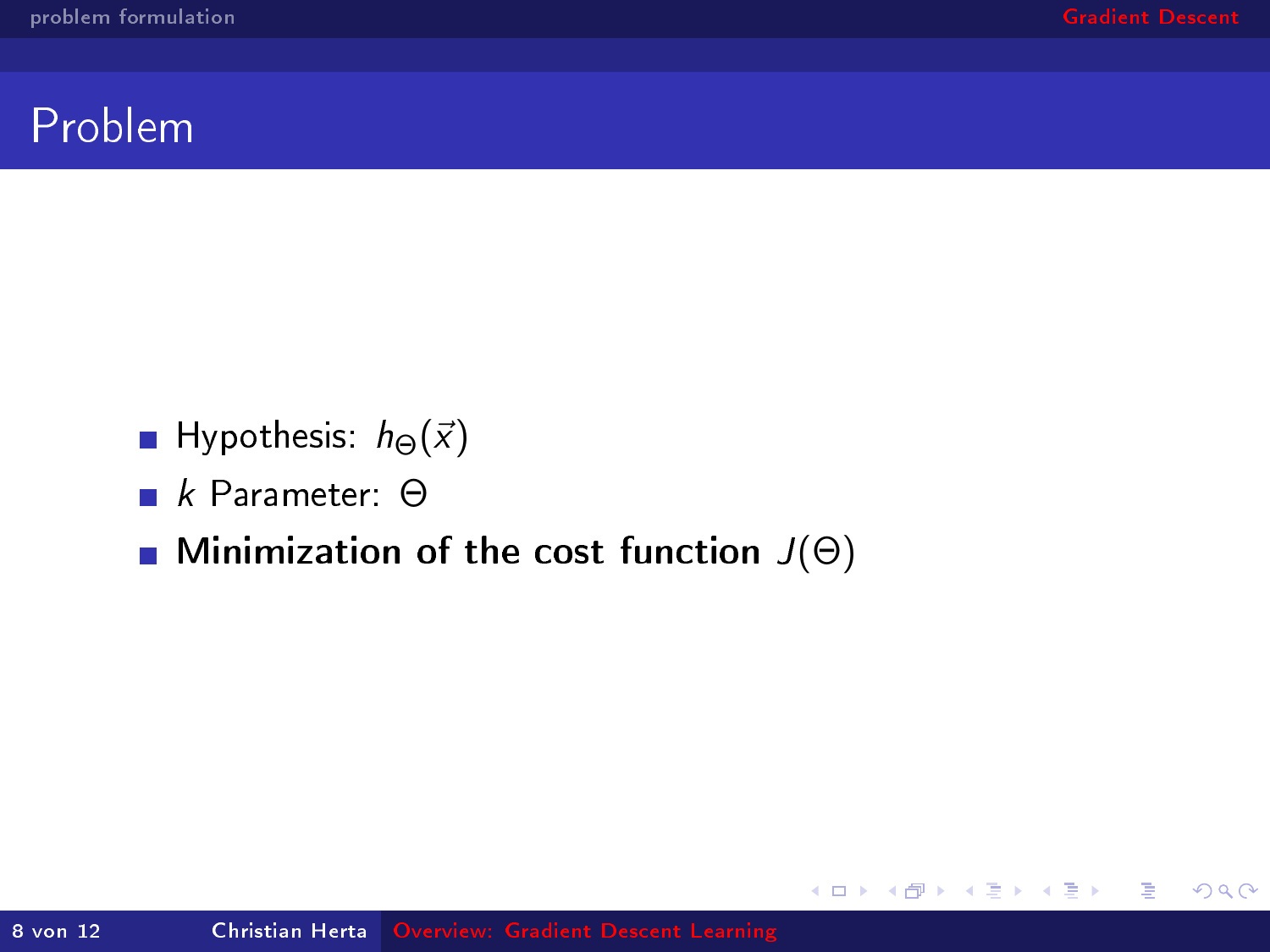$\Omega$ 

## Gradient Descent for minimization of the cost function J

Repeat until convergence is reached:

$$
\Theta_j \leftarrow \Theta_j - \alpha \frac{\partial}{\partial \Theta_j} J(\Theta)
$$

 $\bullet \alpha$  scalar (or more complex (e.g. approx of inverse Hessian)) Note for implementation: simultaneous update for all  $\Theta_i$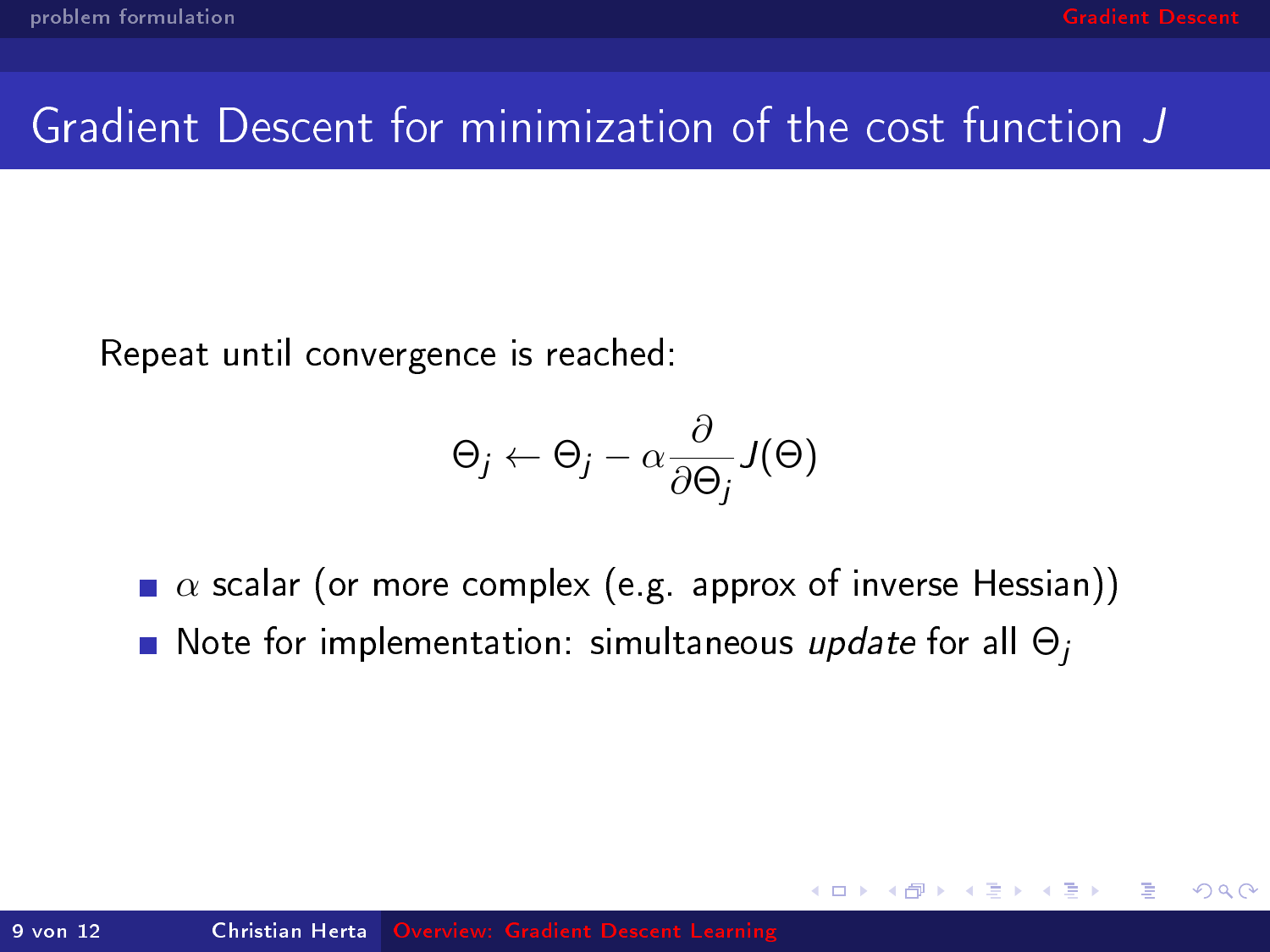B

∍

 $QQ$ 

#### Stocastic Gradient Descent

$$
\Theta_j \leftarrow \Theta_j - \alpha \frac{\partial}{\partial \Theta_j} J_{partial}( \Theta )
$$

(ロ) (伊)

∍

The cost is computed only for an example or some examples (mini-batch), e.g. randomly selected.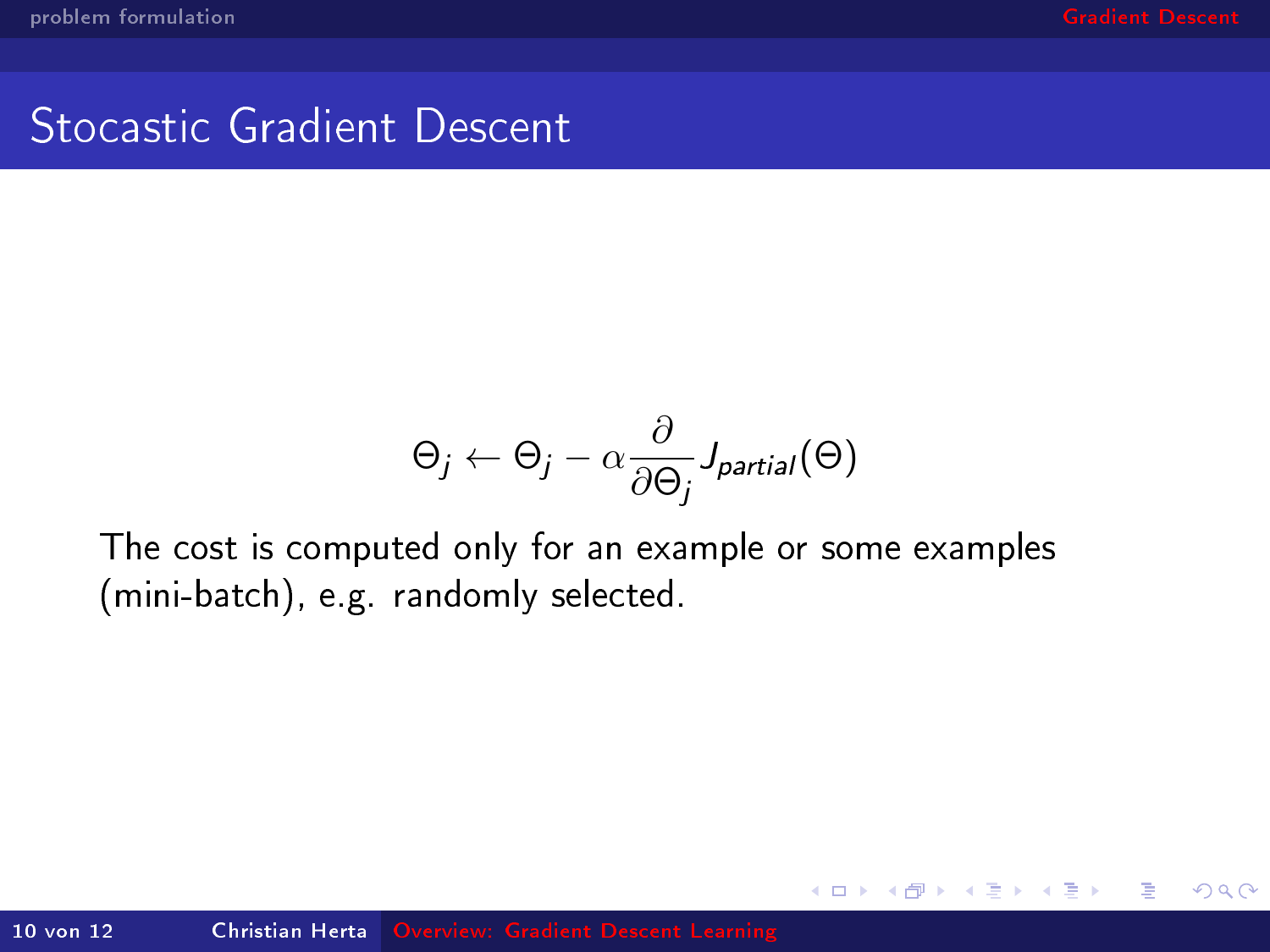$QQ$ 

∍

# Vector representation of gradient descent

With the definition of the gradient:

$$
grad(J(\Theta)) = \nabla J(\Theta) = \begin{pmatrix} \frac{\partial J(\Theta)}{\partial \Theta_0} \\ \frac{\partial J(\Theta)}{\partial \Theta_1} \\ \dots \\ \frac{\partial J(\Theta)}{\partial \Theta_n} \end{pmatrix}
$$

$$
\Theta^{new} \leftarrow \Theta^{old} - \alpha \cdot \text{grad}(J(\Theta^{old}))
$$